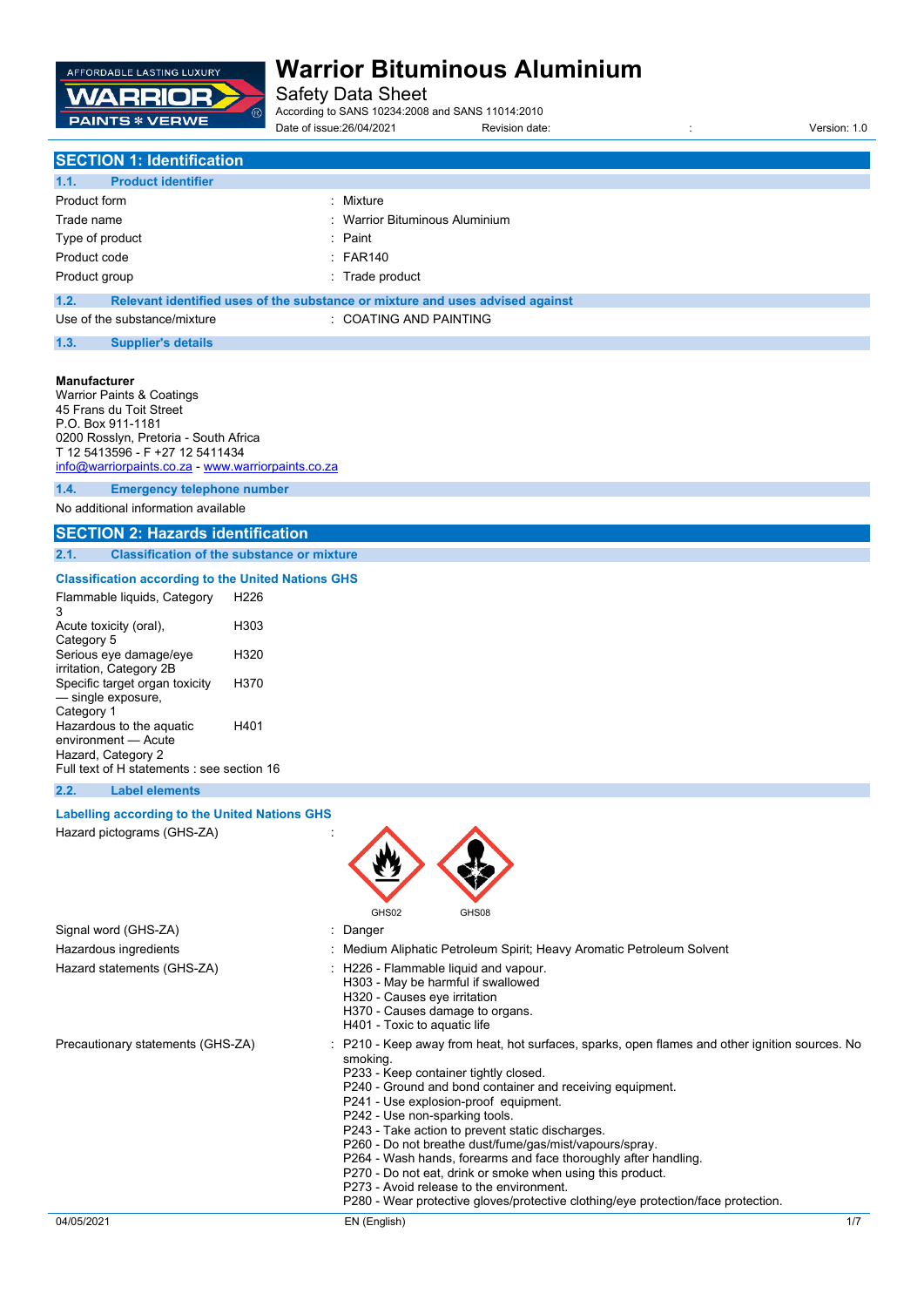Safety Data Sheet

According to SANS 10234:2008 and SANS 11014:2010

|      |                                                                    | P303+P361+P353 - IF ON SKIN (or hair): Take off immediately all contaminated clothing.<br>Rinse skin with water/shower.<br>P305+P351+P338 - IF IN EYES: Rinse cautiously with water for several minutes. Remove<br>contact lenses, if present and easy to do. Continue rinsing.<br>P308+P311 - IF exposed or concerned: Call a POISON CENTER or doctor.<br>P312 - Call a POISON CENTER or doctor if you feel unwell.<br>P337+P313 - If eye irritation persists: Get medical advice/attention.<br>P370+P378 - In case of fire: Use media other than water to extinguish.<br>P403+P235 - Store in a well-ventilated place. Keep cool.<br>P405 - Store locked up.<br>P501 - Dispose of contents/container to hazardous or special waste collection point, in<br>accordance with local, regional, national and/or international regulation. |
|------|--------------------------------------------------------------------|-----------------------------------------------------------------------------------------------------------------------------------------------------------------------------------------------------------------------------------------------------------------------------------------------------------------------------------------------------------------------------------------------------------------------------------------------------------------------------------------------------------------------------------------------------------------------------------------------------------------------------------------------------------------------------------------------------------------------------------------------------------------------------------------------------------------------------------------|
| 2.3. | <b>Other hazards</b>                                               |                                                                                                                                                                                                                                                                                                                                                                                                                                                                                                                                                                                                                                                                                                                                                                                                                                         |
|      | Adverse physicochemical, human health and<br>environmental effects | : Flammable liquid and vapour, Causes damage to organs, Harmful if swallowed, Toxic to aquatic<br>life                                                                                                                                                                                                                                                                                                                                                                                                                                                                                                                                                                                                                                                                                                                                  |

### **SECTION 3: Composition/information on ingredients**

### **3.1. Substances**

environmental effects

#### Not applicable<br>3.2. Mixt **3.2. Mixtures**

| <b>Name</b>                       | <b>Product identifier</b> | $\%$          | <b>Classification according to</b><br>the United Nations GHS                                                                                                                      |
|-----------------------------------|---------------------------|---------------|-----------------------------------------------------------------------------------------------------------------------------------------------------------------------------------|
| Medium Aliphatic Petroleum Spirit | (CAS-No.) 64742-88-7      | $15 - 28$     | Flam. Lig. 3, H226<br>Acute Tox. 5 (Oral), H303<br>Acute Tox. 4 (Dermal), H312<br>Acute Tox. Not classified<br>(Inhalation:dust,mist)<br>STOT SE 2, H371<br>Aquatic Acute 2, H401 |
| Light aromatic petroleum solvent  | (CAS-No.) 64742-95-6      | $6 - 10$      | Flam. Lig. 3, H226<br>Aquatic Acute 2, H401                                                                                                                                       |
| Heavy Aromatic Petroleum Solvent  | (CAS-No.) 64742-95-5      | $3 - 8.75$    | Flam. Lig. 3, H226<br>Acute Tox. 4 (Dermal), H312<br>STOT SE 1, H370<br>Aquatic Chronic Not classified                                                                            |
| Methyl ethyl ketoxime             |                           | $0.05 - 0.08$ | Flam. Lig. 4, H227<br>Acute Tox. 5 (Oral), H303<br>Acute Tox. 4 (Dermal), H312<br>Aquatic Acute 3, H402                                                                           |

Full text of H-statements: see section 16

|             | <b>SECTION 4: First aid measures</b>                        |                                                                                                                                                                                   |
|-------------|-------------------------------------------------------------|-----------------------------------------------------------------------------------------------------------------------------------------------------------------------------------|
| 4.1.        | <b>Description of first aid measures</b>                    |                                                                                                                                                                                   |
|             | First-aid measures general                                  | IF exposed or concerned: Get medical advice/attention. Call a poison center or a doctor if you<br>feel unwell.                                                                    |
|             | First-aid measures after inhalation                         | Remove person to fresh air and keep comfortable for breathing.                                                                                                                    |
|             | First-aid measures after skin contact                       | Rinse skin with water/shower. Take off immediately all contaminated clothing.                                                                                                     |
|             | First-aid measures after eye contact                        | Rinse cautiously with water for several minutes. Remove contact lenses, if present and easy to<br>do. Continue rinsing. If eye irritation persists: Get medical advice/attention. |
|             | First-aid measures after ingestion                          | Rinse mouth. Call a poison center or a doctor if you feel unwell.                                                                                                                 |
| 4.2.        | Most important symptoms and effects, both acute and delayed |                                                                                                                                                                                   |
|             | Symptoms/effects after eye contact                          | : mild eye irritation.                                                                                                                                                            |
| 4.3.        |                                                             | Indication of any immediate medical attention and special treatment needed                                                                                                        |
|             | Treat symptomatically.                                      |                                                                                                                                                                                   |
|             | <b>SECTION 5: Firefighting measures</b>                     |                                                                                                                                                                                   |
| 5.1.        | <b>Extinguishing media</b>                                  |                                                                                                                                                                                   |
|             | Suitable extinguishing media                                | Carbon dioxide. Dry powder. Foam.                                                                                                                                                 |
|             | Unsuitable extinguishing media                              | Water.                                                                                                                                                                            |
| 5.2.        | Special hazards arising from the substance or mixture       |                                                                                                                                                                                   |
| Fire hazard |                                                             | : Flammable liquid and vapour.                                                                                                                                                    |
| 5.3.        | <b>Advice for firefighters</b>                              |                                                                                                                                                                                   |
|             | Protection during firefighting                              | Do not attempt to take action without suitable protective equipment. Self-contained breathing<br>apparatus. Complete protective clothing.                                         |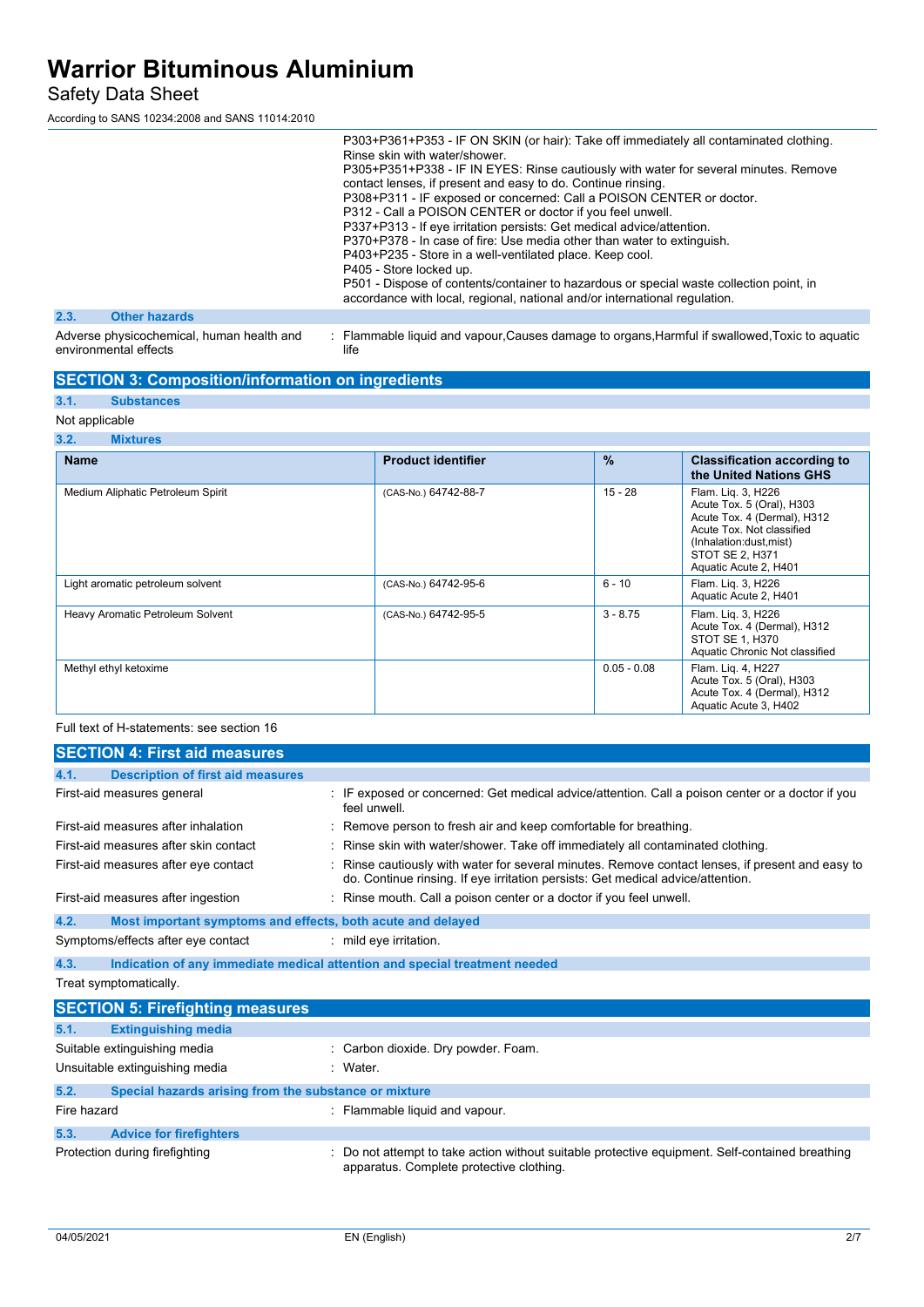Safety Data Sheet

According to SANS 10234:2008 and SANS 11014:2010

| <b>SECTION 6: Accidental release measures</b>                               |                                                              |                                                                                                                                                                                                                                                                                                                                                                                                                                                                                                       |
|-----------------------------------------------------------------------------|--------------------------------------------------------------|-------------------------------------------------------------------------------------------------------------------------------------------------------------------------------------------------------------------------------------------------------------------------------------------------------------------------------------------------------------------------------------------------------------------------------------------------------------------------------------------------------|
| 6.1.<br>Personal precautions, protective equipment and emergency procedures |                                                              |                                                                                                                                                                                                                                                                                                                                                                                                                                                                                                       |
| General measures                                                            |                                                              | : Clean up any spills as soon as possible, using an absorbent material to collect it. Avoid contact<br>with skin and eyes. No open flames. No smoking. Prevent from entering sewers, basements<br>and workpits, or any place where its accumulation can be dangerous. May be harmful to<br>aquatic organisms, to flora, to soil organisms.                                                                                                                                                            |
| 6.1.1.                                                                      | For non-emergency personnel                                  |                                                                                                                                                                                                                                                                                                                                                                                                                                                                                                       |
| <b>Emergency procedures</b>                                                 |                                                              | : Ventilate spillage area. No open flames, no sparks, and no smoking. Do not breathe<br>dust/fume/gas/mist/vapours/spray. Avoid contact with skin and eyes.                                                                                                                                                                                                                                                                                                                                           |
| 6.1.2.                                                                      | For emergency responders                                     |                                                                                                                                                                                                                                                                                                                                                                                                                                                                                                       |
| Protective equipment                                                        |                                                              | : Do not attempt to take action without suitable protective equipment. For further information<br>refer to section 8: "Exposure controls/personal protection".                                                                                                                                                                                                                                                                                                                                        |
| 6.2.                                                                        | <b>Environmental precautions</b>                             |                                                                                                                                                                                                                                                                                                                                                                                                                                                                                                       |
| Avoid release to the environment.                                           |                                                              |                                                                                                                                                                                                                                                                                                                                                                                                                                                                                                       |
| 6.3.                                                                        | Methods and material for containment and cleaning up         |                                                                                                                                                                                                                                                                                                                                                                                                                                                                                                       |
| For containment                                                             |                                                              | : Collect spillage.                                                                                                                                                                                                                                                                                                                                                                                                                                                                                   |
| Methods for cleaning up                                                     |                                                              | : Take up liquid spill into absorbent material. Notify authorities if product enters sewers or public<br>waters.                                                                                                                                                                                                                                                                                                                                                                                      |
| Other information                                                           |                                                              | Dispose of materials or solid residues at an authorized site.                                                                                                                                                                                                                                                                                                                                                                                                                                         |
| <b>SECTION 7: Handling and storage</b>                                      |                                                              |                                                                                                                                                                                                                                                                                                                                                                                                                                                                                                       |
| 7.1.                                                                        | <b>Precautions for safe handling</b>                         |                                                                                                                                                                                                                                                                                                                                                                                                                                                                                                       |
| Precautions for safe handling                                               |                                                              | Ensure good ventilation of the work station. Keep away from heat, hot surfaces, sparks, open<br>flames and other ignition sources. No smoking. Ground/bond container and receiving<br>equipment. Use only non-sparking tools. Take precautionary measures against static<br>discharge. Flammable vapours may accumulate in the container. Use explosion-proof<br>equipment. Wear personal protective equipment. Do not breathe<br>dust/fume/gas/mist/vapours/spray. Avoid contact with skin and eyes. |
| Hygiene measures                                                            |                                                              | Do not eat, drink or smoke when using this product. Always wash hands after handling the<br>product.                                                                                                                                                                                                                                                                                                                                                                                                  |
| 7.2.                                                                        | Conditions for safe storage, including any incompatibilities |                                                                                                                                                                                                                                                                                                                                                                                                                                                                                                       |
| <b>Technical measures</b>                                                   |                                                              | : Ground/bond container and receiving equipment.                                                                                                                                                                                                                                                                                                                                                                                                                                                      |
| Storage conditions                                                          |                                                              | : Store in a well-ventilated place. Keep cool. Keep container tightly closed. Store locked up.                                                                                                                                                                                                                                                                                                                                                                                                        |

|                 | <b>SECTION 8: Exposure controls/personal protection</b> |                                                                             |
|-----------------|---------------------------------------------------------|-----------------------------------------------------------------------------|
| 8.1.            | <b>Control parameters</b>                               |                                                                             |
|                 | No additional information available                     |                                                                             |
| 8.2.            | <b>Appropriate engineering controls</b>                 |                                                                             |
|                 | Appropriate engineering controls                        | : Ensure good ventilation of the work station.                              |
|                 | Environmental exposure controls                         | : Avoid release to the environment.                                         |
| 8.3.            |                                                         | Individual protection measures, such as personal protective equipment (PPE) |
| Hand protection |                                                         | : Protective gloves                                                         |
| Eye protection  |                                                         | Safety glasses                                                              |
|                 | Skin and body protection                                | : Wear suitable protective clothing                                         |
|                 | Respiratory protection                                  | : In case of insufficient ventilation, wear suitable respiratory equipment  |

### **Personal protective equipment symbol(s):**



**8.4. Exposure limit values for the other components** No additional information available

| <b>SECTION 9: Physical and chemical properties</b>            |              |     |
|---------------------------------------------------------------|--------------|-----|
| 9.1.<br>Information on basic physical and chemical properties |              |     |
| Physical state                                                | : Liquid     |     |
| Appearance                                                    | : Liguid.    |     |
| Colour                                                        | Metallic.    |     |
| 04/05/2021                                                    | EN (English) | 3/7 |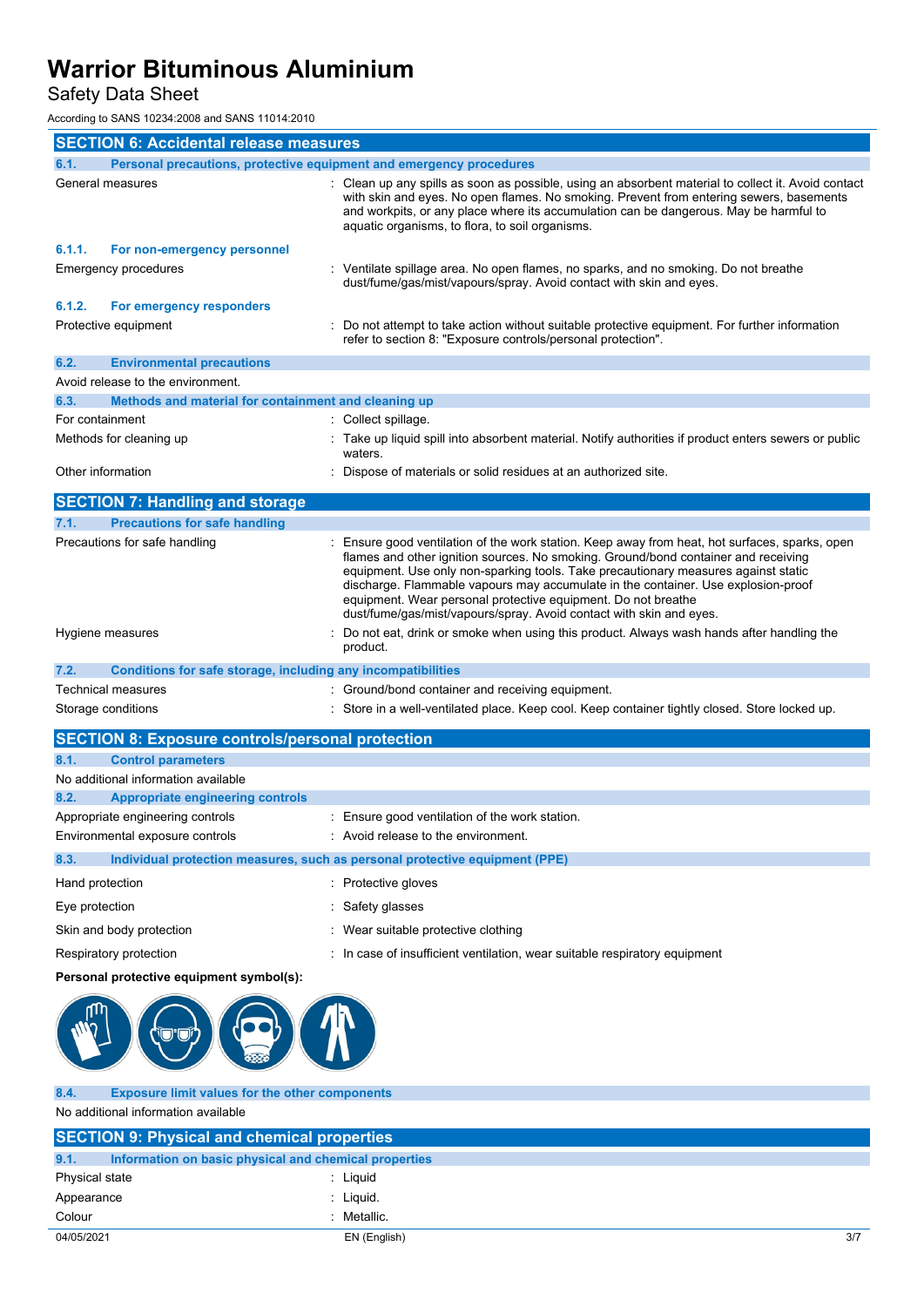Safety Data Sheet

According to SANS 10234:2008 and SANS 11014:2010

| Odour                                         | ۰ | aromatic.         |
|-----------------------------------------------|---|-------------------|
| Odour threshold                               |   | No data available |
| рH                                            |   | No data available |
| pH solution                                   |   | No data available |
| Relative evaporation rate (butylacetate=1)    |   | No data available |
| Relative evaporation rate (ether=1)           |   | No data available |
| Melting point                                 | ÷ | Not applicable    |
| Freezing point                                |   | No data available |
| Boiling point                                 |   | No data available |
| Flash point                                   |   | > 35 °C           |
| Auto-ignition temperature                     |   | No data available |
| Decomposition temperature                     |   | No data available |
| Flammability (solid, gas)                     |   | Not applicable    |
| Vapour pressure                               |   | No data available |
| Vapour pressure at 50 °C                      |   | No data available |
| Relative vapour density at 20 °C              |   | No data available |
| Relative density                              |   | No data available |
| Relative density of saturated gas/air mixture |   | No data available |
| Density                                       | ÷ | $0.9 - 1$ kg/l    |
| Relative gas density                          |   | No data available |
| Solubility                                    |   | No data available |
| Log Pow                                       |   | No data available |
| Log Kow                                       |   | No data available |
| Viscosity, kinematic                          |   | No data available |
| Viscosity, dynamic                            |   | No data available |
| <b>Explosive properties</b>                   |   | No data available |
| Oxidising properties                          |   | No data available |
| <b>Explosive limits</b>                       |   | No data available |
| Lower explosive limit (LEL)                   |   | No data available |
| Upper explosive limit (UEL)                   |   | No data available |

**9.2. Other information**

No additional information available

|       | <b>SECTION 10: Stability and reactivity</b>                                                          |  |  |  |
|-------|------------------------------------------------------------------------------------------------------|--|--|--|
| 10.1. | <b>Reactivity</b>                                                                                    |  |  |  |
|       | Flammable liquid and vapour.                                                                         |  |  |  |
| 10.2. | <b>Chemical stability</b>                                                                            |  |  |  |
|       | Stable under normal conditions.                                                                      |  |  |  |
| 10.3. | <b>Possibility of hazardous reactions</b>                                                            |  |  |  |
|       | No dangerous reactions known under normal conditions of use.                                         |  |  |  |
| 10.4. | <b>Conditions to avoid</b>                                                                           |  |  |  |
|       | Avoid contact with hot surfaces. Heat. No flames, no sparks. Eliminate all sources of ignition.      |  |  |  |
| 10.5. | Incompatible materials                                                                               |  |  |  |
|       | No additional information available                                                                  |  |  |  |
| 10.6. | <b>Hazardous decomposition products</b>                                                              |  |  |  |
|       | Under normal conditions of storage and use, hazardous decomposition products should not be produced. |  |  |  |

### **SECTION 11: Toxicological information**

| 11.1.<br>Information on toxicological effects  |                                |
|------------------------------------------------|--------------------------------|
|                                                |                                |
| Acute toxicity (oral)                          | : May be harmful if swallowed. |
| Acute toxicity (dermal)                        | : Not classified               |
| Acute toxicity (inhalation)                    | : Not classified               |
| ATE ZA (oral)                                  | 4407.258 mg/kg bodyweight      |
| Medium Aliphatic Petroleum Spirit (64742-88-7) |                                |
| LD50 oral rat                                  | 5000 mg/kg                     |
| LD50 dermal rabbit                             | 2000 mg/kg                     |
|                                                |                                |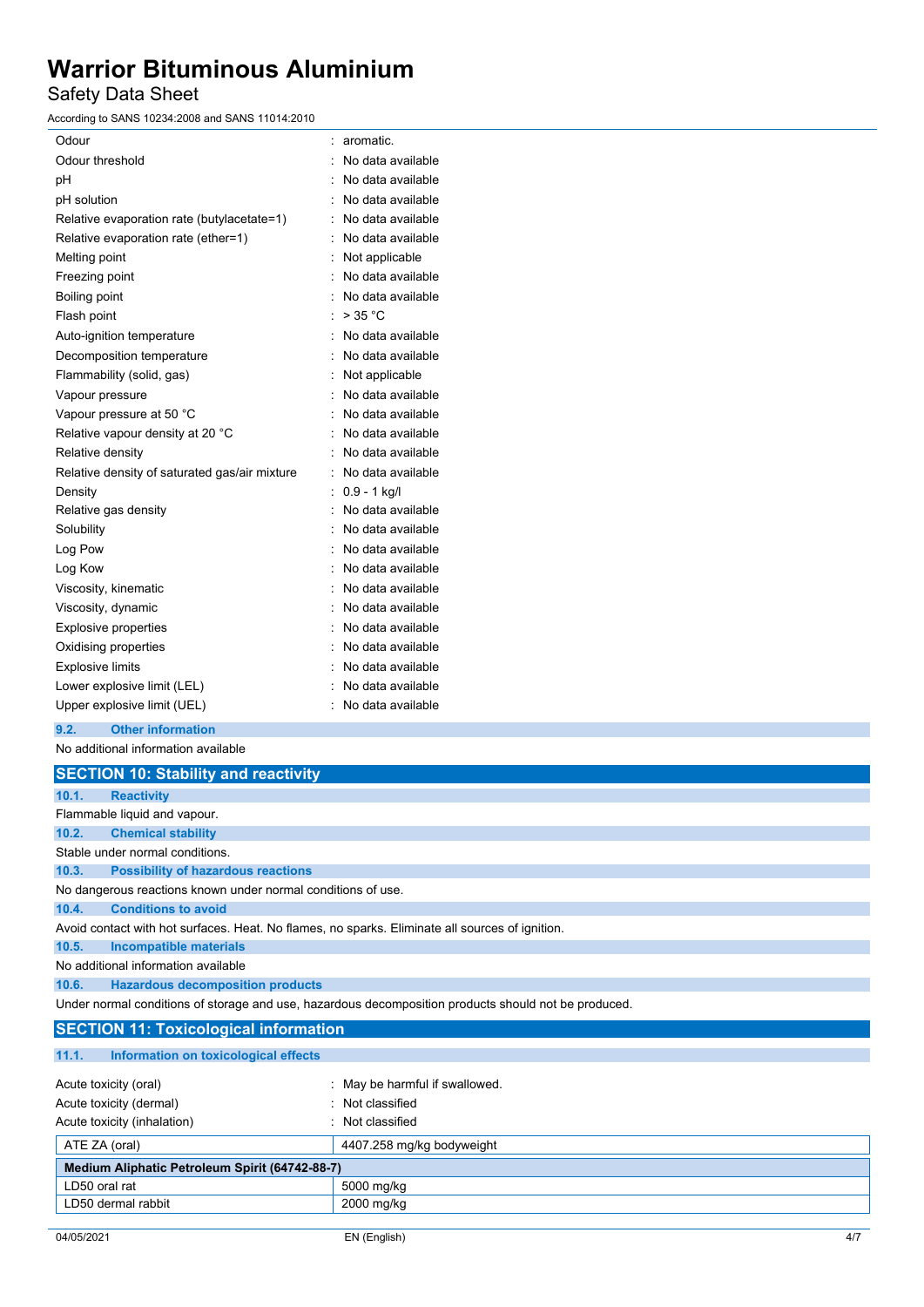# Safety Data Sheet

According to SANS 10234:2008 and SANS 11014:2010

| Medium Aliphatic Petroleum Spirit (64742-88-7) |                            |  |
|------------------------------------------------|----------------------------|--|
| LC50 inhalation rat (mg/l)                     | 5.28 mg/l/4h               |  |
| Heavy Aromatic Petroleum Solvent (64742-95-5)  |                            |  |
| LD50 oral rat                                  | 512 - 6631 mg/kg           |  |
| LD50 dermal rat                                | 2000 mg/kg                 |  |
| LD50 dermal rabbit                             | 5000 ml/kg                 |  |
| LC50 inhalation rat (ppm)                      | 5922 - 6700 ppmv/4h        |  |
| Methyl ethyl ketoxime                          |                            |  |
| LD50 oral rat                                  | $2.5 - 4$ ml/kg            |  |
| LD50 dermal rat                                | $1 - 2$ ml/kg              |  |
|                                                |                            |  |
| Skin corrosion/irritation                      | Not classified             |  |
| Serious eye damage/irritation                  | Causes eye irritation.     |  |
| Respiratory or skin sensitisation              | Not classified             |  |
| Germ cell mutagenicity                         | Not classified             |  |
| Carcinogenicity                                | Not classified             |  |
| Reproductive toxicity<br>Not classified        |                            |  |
| STOT-single exposure                           | Causes damage to organs.   |  |
| Medium Aliphatic Petroleum Spirit (64742-88-7) |                            |  |
| NOAEL (oral, rat)                              | 750 mg/kg bodyweight       |  |
| NOAEC (inhalation, rat, vapour)                | 24                         |  |
| Heavy Aromatic Petroleum Solvent (64742-95-5)  |                            |  |
| LOAEL (oral, rat)                              | 25 - 1250 mg/kg bodyweight |  |
| LOAEL (dermal, rat/rabbit)                     | 165 mg/kg bodyweight       |  |
| NOAEL (oral, rat)                              | 4 - 750 mg/kg bodyweight   |  |
| NOAEL (dermal, rat/rabbit)                     | 495 mg/kg bodyweight       |  |
| STOT-repeated exposure                         | Not classified             |  |
| Aspiration hazard                              | : Not classified           |  |

| <b>SECTION 12: Ecological information</b>                                                                          |                          |  |  |
|--------------------------------------------------------------------------------------------------------------------|--------------------------|--|--|
| 12.1.<br><b>Toxicity</b>                                                                                           |                          |  |  |
| Ecology - general                                                                                                  | Toxic to aquatic life    |  |  |
| Acute aquatic toxicity                                                                                             | : Toxic to aquatic life. |  |  |
| Chronic aquatic toxicity<br>: Not classified                                                                       |                          |  |  |
| Medium Aliphatic Petroleum Spirit (64742-88-7)                                                                     |                          |  |  |
| LC50 fish 1                                                                                                        | $8.1$ mg/l               |  |  |
| EC50 Daphnia 1                                                                                                     | $6$ mg/l                 |  |  |
| ErC50 (algae)                                                                                                      | $9.4$ mg/l               |  |  |
| $\mathbf{r}$ and $\mathbf{r}$ and $\mathbf{r}$ and $\mathbf{r}$ and $\mathbf{r}$ and $\mathbf{r}$ and $\mathbf{r}$ |                          |  |  |

| Heavy Aromatic Petroleum Solvent (64742-95-5)                        |                    |  |  |
|----------------------------------------------------------------------|--------------------|--|--|
| LC50 fish 1                                                          | $0.58 - 8.41$ mg/l |  |  |
| EC50 Daphnia 1                                                       | 760 - 4700 µg/l    |  |  |
| NOEC chronic fish                                                    | $5.6$ mg/l         |  |  |
| <b>Methyl ethyl ketoxime</b>                                         |                    |  |  |
| LC50 fish 1                                                          | 46 mg/l            |  |  |
| EC50 Daphnia 1                                                       | 750 mg/l           |  |  |
| EC50 72h algae (1)                                                   | 83 mg/l            |  |  |
| Light aromatic petroleum solvent (64742-95-6)                        |                    |  |  |
| LC50 fish 1                                                          | $100$ mg/l         |  |  |
| EC50 Daphnia 1                                                       | $4.5$ mg/l         |  |  |
| ErC50 (algae)                                                        | $3.7$ mg/l         |  |  |
| <b>Persistence and degradability</b><br>12.2.                        |                    |  |  |
| <b>Warrior Bituminous Aluminium</b>                                  |                    |  |  |
| No additional information available<br>Persistence and degradability |                    |  |  |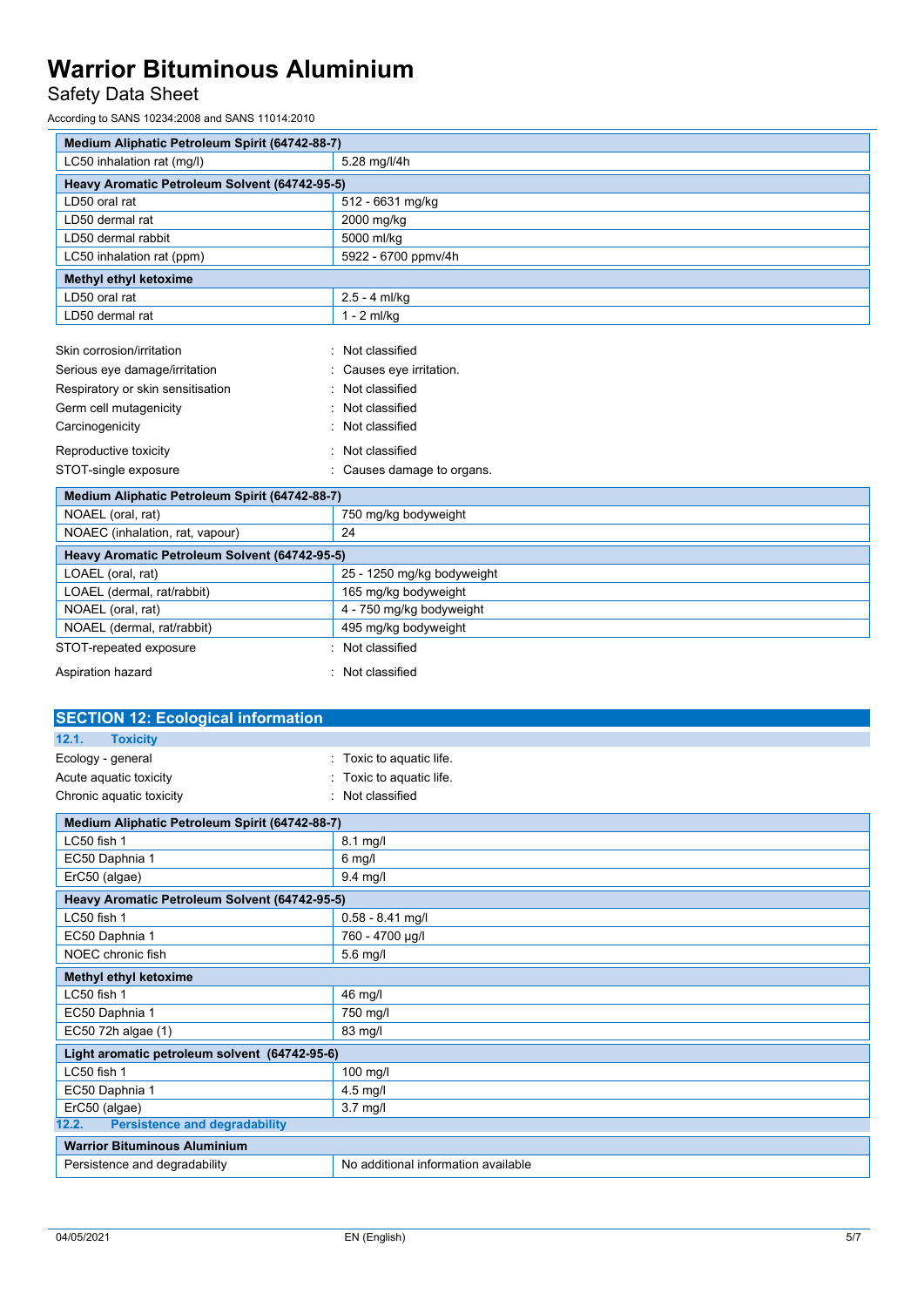### Safety Data Sheet

According to SANS 10234:2008 and SANS 11014:2010

| 12.3.                               | <b>Bioaccumulative potential</b> |                                     |  |
|-------------------------------------|----------------------------------|-------------------------------------|--|
| <b>Warrior Bituminous Aluminium</b> |                                  |                                     |  |
|                                     | Bioaccumulative potential        | No additional information available |  |
| 12.4.<br><b>Mobility in soil</b>    |                                  |                                     |  |
| <b>Warrior Bituminous Aluminium</b> |                                  |                                     |  |
| Mobility in soil                    |                                  | No additional information available |  |
| 12.5.                               | <b>Other adverse effects</b>     |                                     |  |
| Ozone                               | ۰                                | Not classified                      |  |
| Other adverse effects               |                                  | No additional information available |  |

| <b>SECTION 13: Disposal considerations</b> |                         |  |                                                                                               |  |
|--------------------------------------------|-------------------------|--|-----------------------------------------------------------------------------------------------|--|
| 13.1.                                      | <b>Disposal methods</b> |  |                                                                                               |  |
|                                            | Waste treatment methods |  | : Dispose of contents/container in accordance with licensed collector's sorting instructions. |  |
| Additional information                     |                         |  | . Flammable vapours may accumulate in the container.                                          |  |
|                                            |                         |  |                                                                                               |  |

### **SECTION 14: Transport information**

In accordance with SANS / IMDG / IATA

| <b>SANS</b>                                | <b>IMDG</b>                            | <b>IATA</b>                       |
|--------------------------------------------|----------------------------------------|-----------------------------------|
| 14.1.<br><b>UN number</b>                  |                                        |                                   |
| 1263                                       | 1263                                   | 1263                              |
| 14.2.<br><b>Proper Shipping Name</b>       |                                        |                                   |
| Paint                                      | Paint                                  | Paint                             |
| 14.3.<br><b>Transport hazard class(es)</b> |                                        |                                   |
| 3                                          | 3                                      | 3                                 |
| ፵                                          |                                        | $\bf v$<br>Not applicable         |
| 14.4.<br><b>Packing group</b>              |                                        |                                   |
| Ш                                          | Ш                                      | $\mathbf{III}$                    |
| 14.5.<br><b>Environmental hazards</b>      |                                        |                                   |
| Dangerous for the environment : No         | Dangerous for the environment : No     | Dangerous for the environment: No |
|                                            | ÷                                      |                                   |
|                                            | No supplementary information available |                                   |
|                                            |                                        |                                   |

**14.6. Special precautions for user**

#### **- SANS**

No data available

#### **- IMDG**

No data available

#### **- IATA**

No data available

**14.7. Transport in bulk according to Annex II of MARPOL 73/78 and the IBC Code**

#### Not applicable

### **SECTION 15: Regulatory information**

**15.1. Safety, health, and environmental national regulations specific for the product**

No additional information available

# **SECTION 16: Other information**

 $\frac{1}{26/04/2021}$ 

Full text of H-statements:

| H <sub>226</sub> | Flammable liquid and vapour.  |
|------------------|-------------------------------|
| H <sub>227</sub> | Combustible liquid            |
| H303             | May be harmful if swallowed   |
| H312             | Harmful in contact with skin. |
|                  |                               |